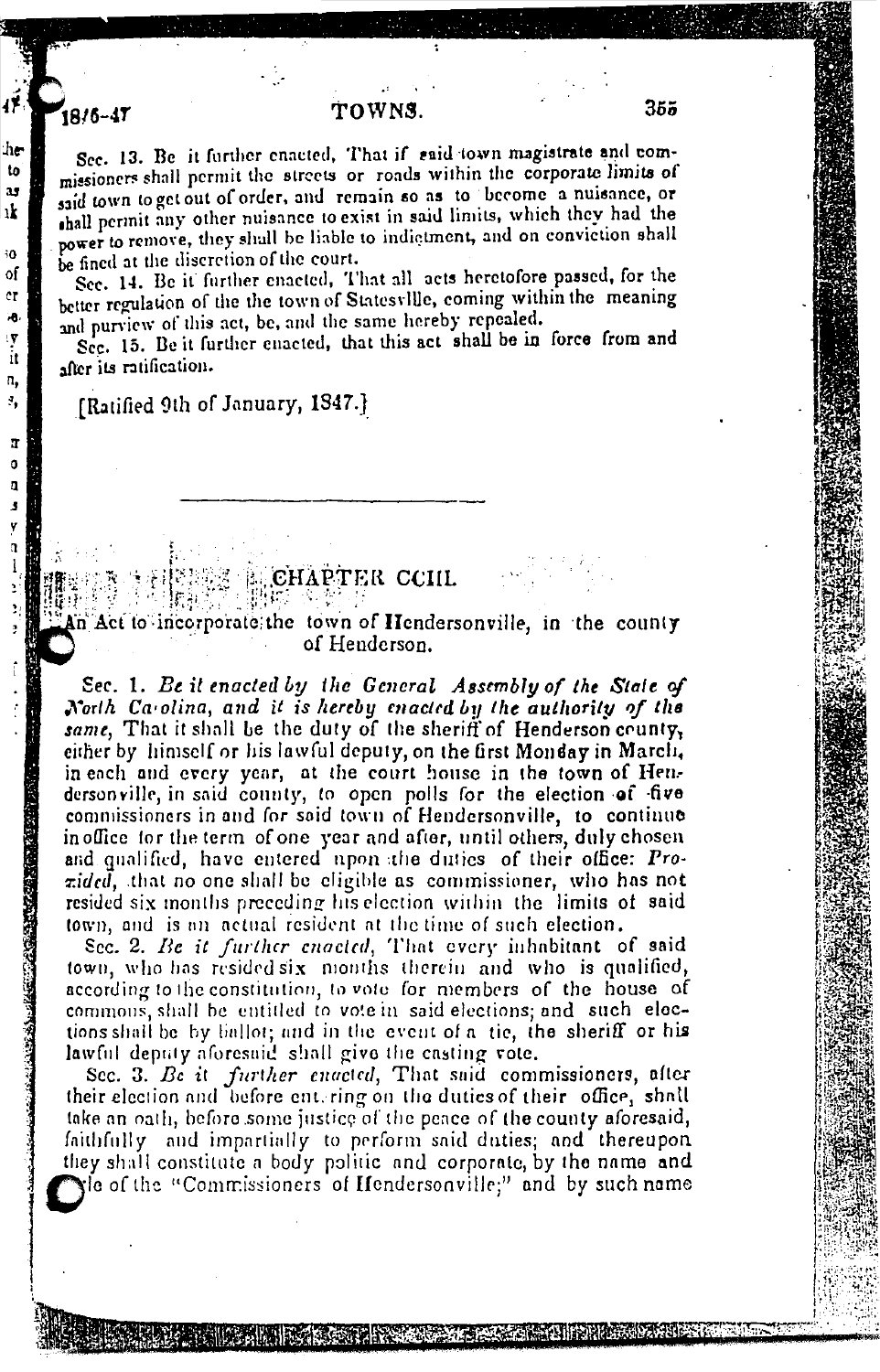they shall be invested with a suecession and a common seal, and shall have full power to hold and convey real and personal property. to sue and be sued; and to pass and ordain such by-laws and ordi. nances, not inconsistent with the constitution and laws of the United States and of this State, as, from time to time, they, or a majority of them, may deem expedient and advisable for the 200d government of said town.

Sec. 4. Be it further enacted, That said board of commission. ers shall have power to appoint a magistrate of police, a town constable, and treasurer; and the constable so appointed shall be the collector of the town tax, under the direction of said commissioners: and for that purpose shall have all the powers and immunities of sheriffs in the collection of public revenue, and shall collect all fines and forfeitures arising by virtue of this act, by warrant before any justice of the peace for said county; and shall receive for his services, the fees which by law the sheriffs and constables of this State have a right to receive for similar services.

Sec. 5. Be it further enacted, That it shall be the duty of each person residing or holding property in said town, to deliver to the board of commissioners, whenever required, a statement, on oath, of all the property owned or possessed by such person within the limits of said town liable to be taxed; and on failure to do so when required by the board of commissioners, within one month, shall pay double taxes on all property not given in as above, unless on sufficient excuse shown, to be adjudged of by the board.

Sec. 6. Be it further enacted, The said board shall appoint an overseer of the streets, whose duty it soull be to keep them in good and sufficient repair; and for this purpose he is empowered to require the services of all persons residing in said town, liable by law to work on roads, as often as shall be necessary; and in all other respects, shall possess the powers, and be liable to the penalties, to which overseers of roads are now subjected.

Sec. 7. Be it further enacted, That all persons living within the limits of said town, liable to work on public roads, be, and they are hereby evempted from working on roads, without the limits of said corporation.

Sec. 8. He it further enacted, That if any of the commissioners elected as by this act required and having been notified thereof ten days, shall retuse or neglect to take the oath prescribed, for one month after said election, unless he shall remove out of the limits of said town, or be otherwise incapable of serving, shall be liable to pay twenty dollars, to the use of said town; for which fortenme the solicitor for that judicial circuit is hereby required to bring suit, in the name of the commissioners of Hendersonville, in the superior court of law of Henderson county.

Sec. 9. Be it further enacted, That all appointments made by the commissioners of Hendersonville, shall be for the unexpired term